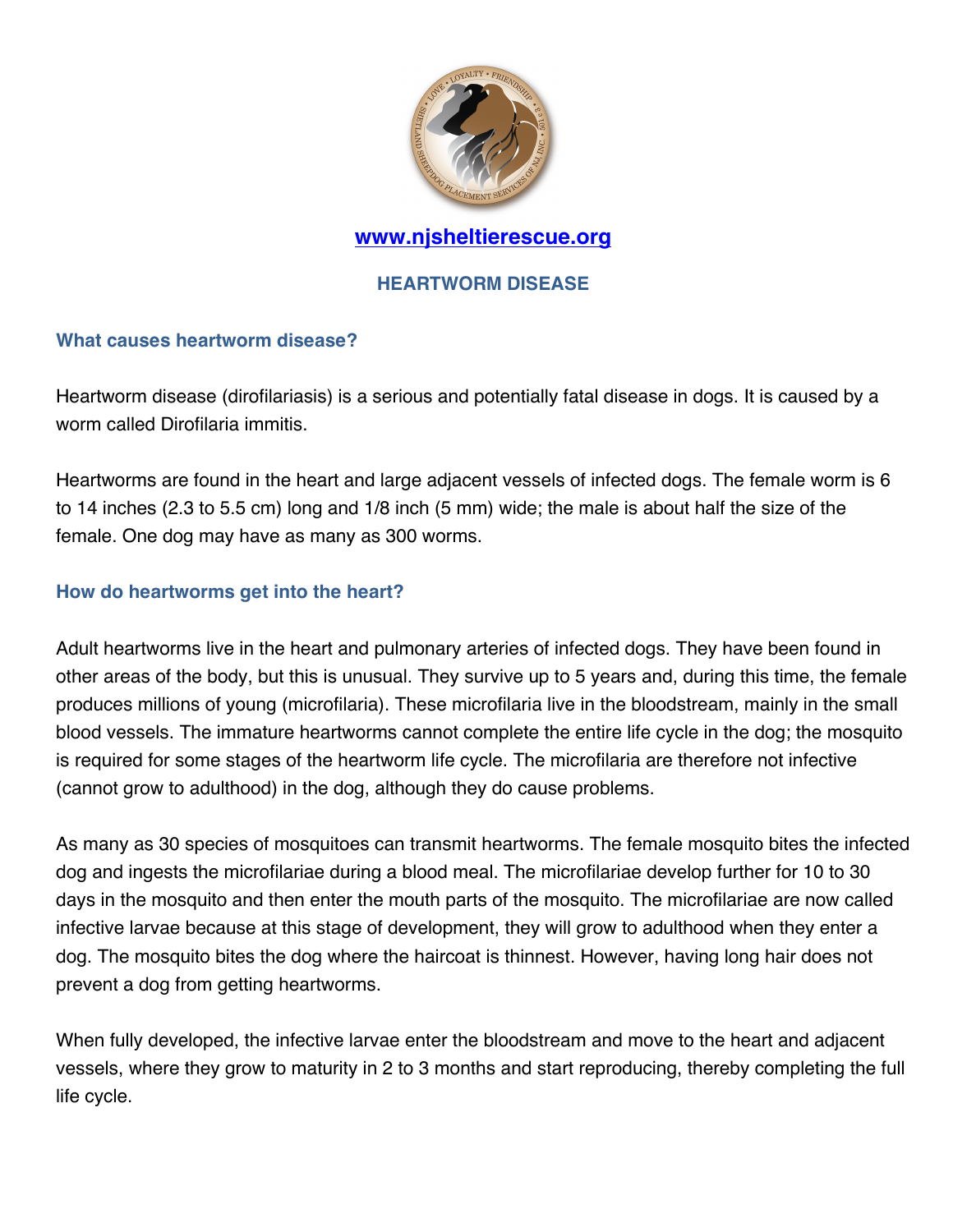

#### **Where are heartworms found?**

Canine heartworm disease occurs all over the world. In the United States, it was once limited to the south and southeast regions. However, the disease is spreading and is now found in most regions of the United States and Canada, particularly where mosquitoes are prevalent.

### **How do dogs get infected with them?**

The disease is not spread directly from dog to dog. An intermediate host, the mosquito, is required for transmission. Spread of the disease therefore coincides with the mosquito season. The number of dogs infected and the length of the mosquito season are directly correlated with the incidence of heartworm disease in any given area.

It takes a number of years before dogs show outward signs of infection. Consequently, the disease is diagnosed mostly in 4 to 8 year old dogs. The disease is seldom diagnosed in a dog under 1 year of age because the young worms (larvae) take up to 7 months to mature following establishment of infection in a dog.

#### **What do heartworms do to the dog?**

Adult worms: Adult worms cause disease by clogging the heart and major blood vessels leading from the heart. They interfere with the valve action in the heart. By clogging the main blood vessels, the blood supply to other organs of the body is reduced, particularly the lungs, liver and kidneys, leading to malfunction of these organs.

Most dogs infected with heartworms do not show any signs of disease for as long as two years. Unfortunately, by the time signs are seen, the disease is well advanced. The signs of heartworm disease depend on the number of adult worms present, the location of the worms, the length of time the worms have been present, and the degree of damage to the heart, lungs, liver, and kidneys from the adult worms and the microfilariae.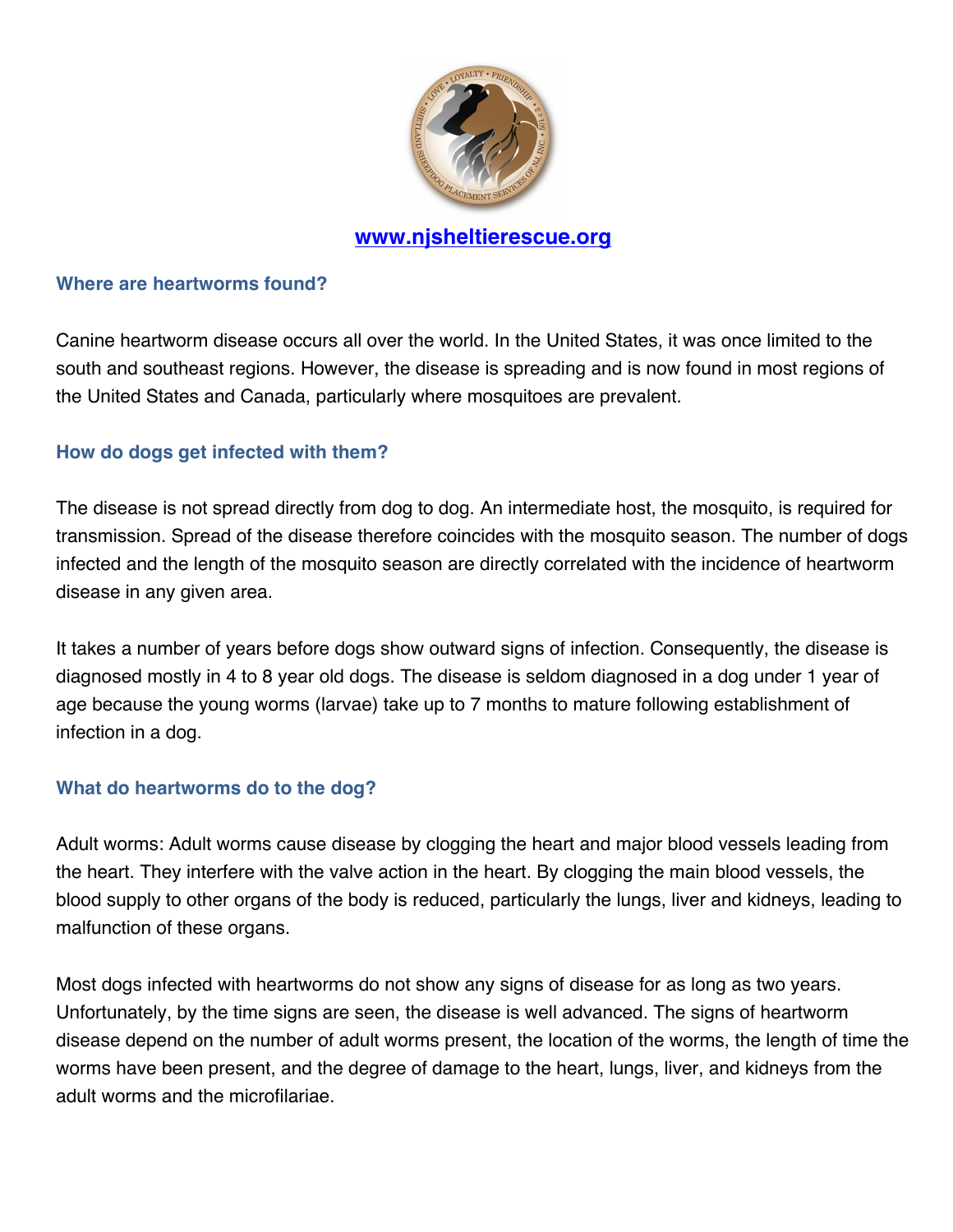

The most obvious signs are: a soft, dry, chronic cough, shortness of breath, weakness, nervousness, listlessness, and loss of stamina. All of these signs are most noticeable following exercise, when some dogs may even faint.

Listening to the chest with a stethoscope will often reveal abnormal lung and heart sounds. In advanced cases, congestive heart failure may be apparent and the abdomen and legs will swell from fluid accumulation. There may also be evidence of weight loss, poor condition, and anemia.

Severely infected dogs may die suddenly during exercise or excitement.

Microfilariae (Young worms): Microfilariae circulate throughout the body but remain primarily in the small blood vessels. Because they are as wide as the small vessels, they may block blood flow in these vessels. The body cells being supplied by these vessels are deprived of the nutrients and oxygen normally supplied by the blood. The lungs and liver are primarily affected.

Destruction of lung tissue leads to coughing. Cirrhosis of the liver causes jaundice, anemia, and general weakness because this organ is essential in maintaining a healthy animal. The kidneys may also be affected and allow poisons to accumulate in the body.

### **How is heartworm infection diagnosed?**

In most cases, diagnosis of heartworm disease can be made by a blood test that can be run in the veterinary hospital. Further diagnostic procedures are essential, in advanced cases particularly, to determine if the dog can tolerate heartworm treatment. Depending on the case, we will recommend some or all of the following procedures before treatment is started.

**Serological test for antigens to adult heartworms:** This is a test performed on a blood sample. It is the most widely used test because it detects antigens (proteins) produced by adult heartworms. It will be positive even if the dog does not have any microfilaria in the blood; this occurs about 20% of the time. Dogs with less than five adult heartworms will not have enough antigen to turn the test positive, so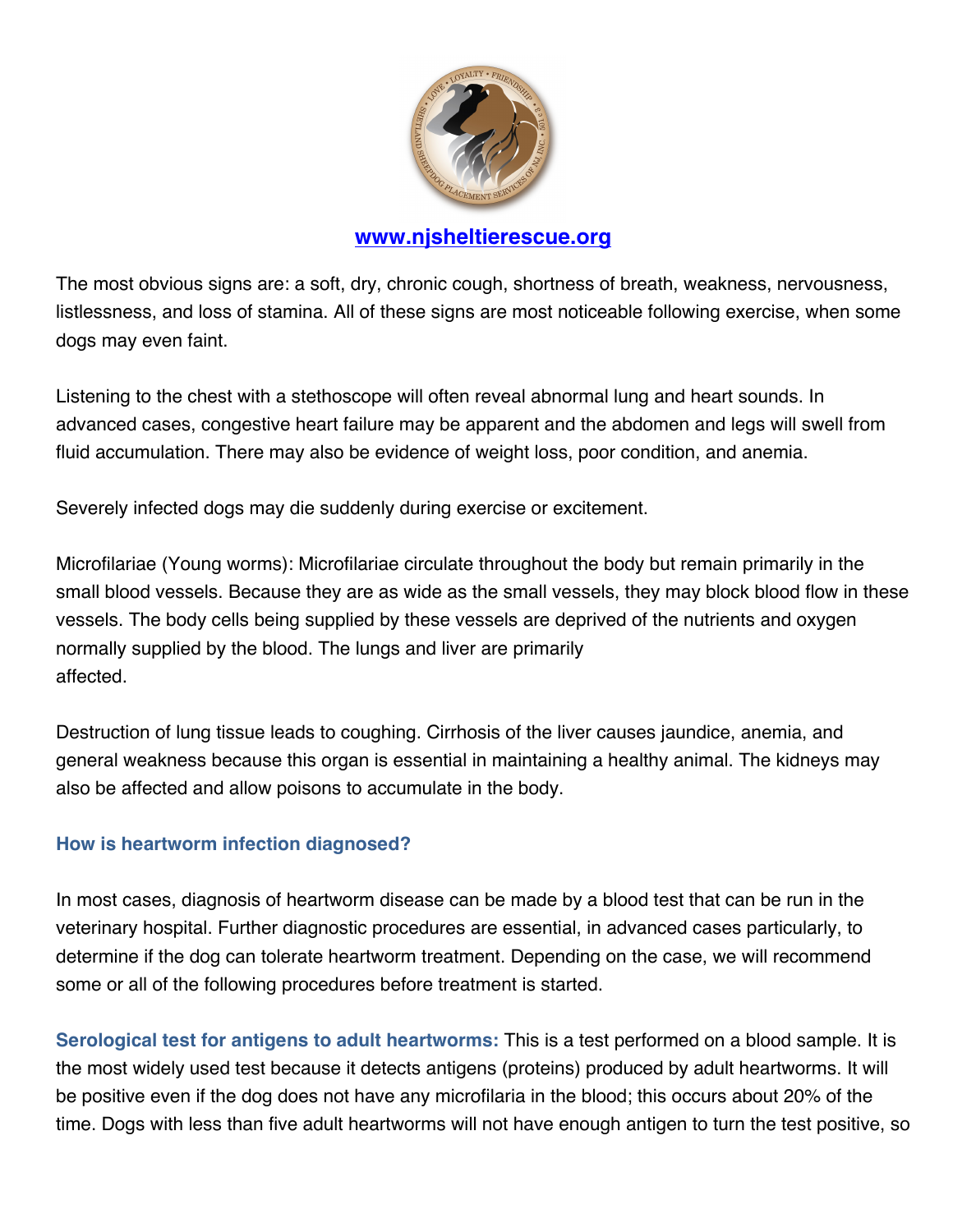

there may be some false negative results in early infections. Because the antigen detected is produced only by the female worm, a pure population of male heartworms will give a false negative, also. Therefore, there must be at least 5 female worms present for the most common test to be positive.

**Blood test for microfilariae:** A blood sample is examined under the microscope for the presence of microfilariae. If microfilariae are seen, the test is positive. The number of microfilariae seen gives us a general indication of the severity of the infection. However, the microfilariae are seen in greater numbers in the summer months and in the evening, so these variations must be considered. Approximately 20% of dogs do not test positive even though they have heartworms because of an acquired immunity to this stage of the heartworm. Because of this, the antigen test is the preferred test. Also, there is another microfilarial parasite which is fairly common in dogs; on the blood smear, these can be hard to distinguish from heartworm microfilariae.

**Blood chemistries:** Complete blood counts and blood tests for kidney and liver function may give an indirect indication of the presence of heartworm disease. These tests are also performed on dogs diagnosed as heartworm-infected to determine the function of the dog's organs prior to treatment.

**Radiographs (X-rays):** A radiograph of a dog with heartworms will usually show heart enlargement and swelling of the large artery leading to the lungs from the heart. These signs are considered presumptive evidence of heartworm disease. Radiographs may also reveal the condition of the heart, lungs, and vessels. This information allows us to predict an increased possibility of complications related to treatment.

**Electrocardiogram:** An electrocardiogram (EKG) is a tracing of the electric currents generated by the heart. It is most useful to determine the presence of abnormal heart rhythms.

**Echocardiography (Sonogram):** An echocardiogram allows us to see into the heart chambers and even visualize the heartworms themselves. Although somewhat expensive, this procedure can diagnose heartworms when other tests fail.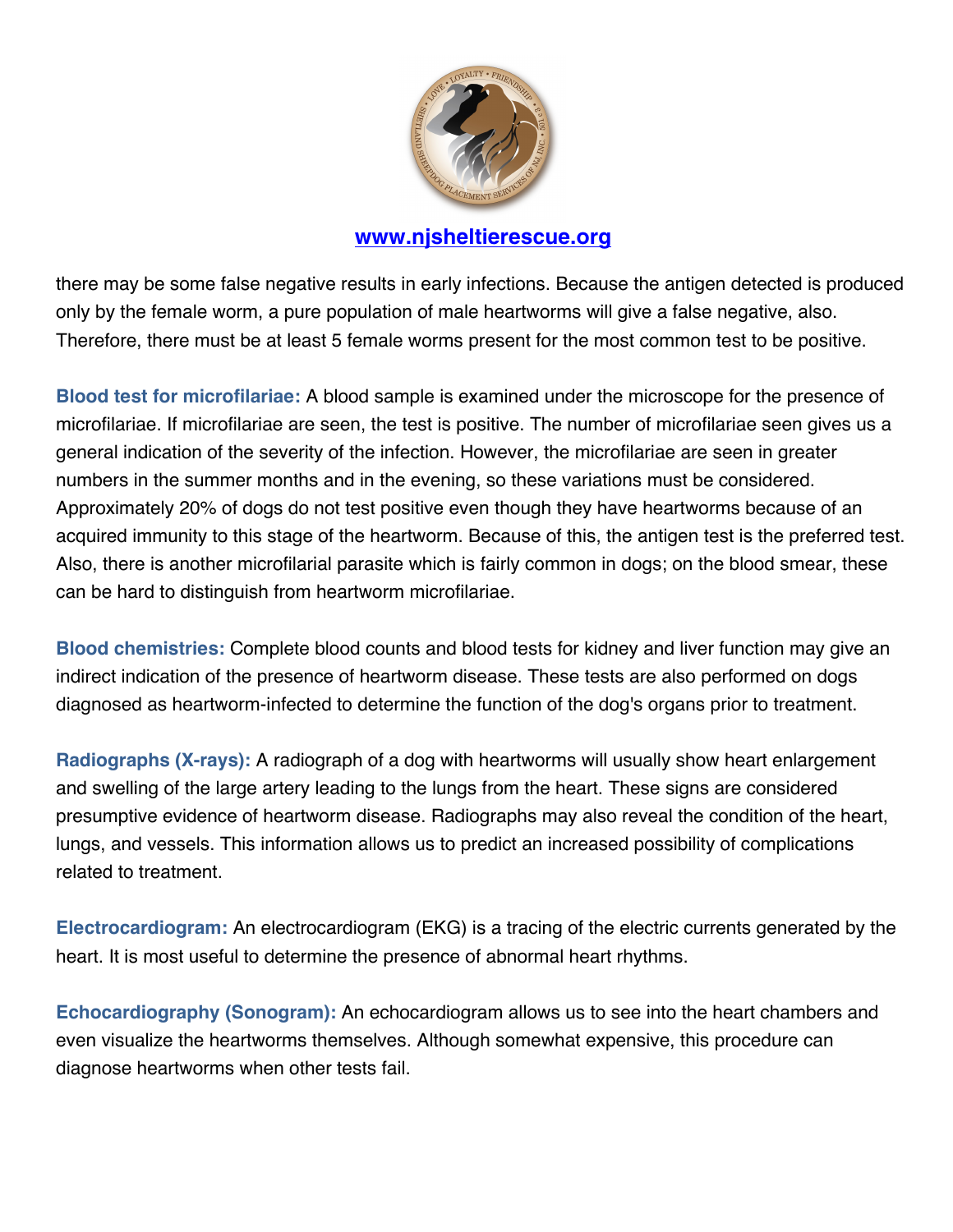

#### **How are dogs treated for heartworms?**

There is some risk involved in treating dogs with heartworms, although fatalities are rare. The drug that is used contains arsenic. The amount of arsenic is sufficient to kill heartworms without undue risk to the dog. However, dogs with poor liver or kidney function may have difficulty breaking down and eliminating the arsenic. In spite of this we able to treat more than 95% of dogs with heartworms successfully.

We see some dogs with advanced heartworm disease. This means that the heartworms have been present long enough to cause substantial damage to the heart, lungs, blood vessels, kidneys, and liver. A few of these cases will be so far advanced that it will be safer to just treat the organ damage rather than risk treatment to kill the worms. Dogs in this condition are not likely to live more than a few weeks or months.

Treatment to kill adult worms: An injectable drug to kill adult heartworms is given for two days. It kills the adult heartworms in the heart and adjacent vessels over a period of about 30 days.

Complete rest is essential after treatment: Some adult worms die in a few days and start to decompose; the remainder will die within a month. As they break up, they are carried to the lungs, where they lodge in the small blood vessels and are eventually reabsorbed by the body. This is a dangerous period, and it is absolutely essential that the dog be kept quiet and not be allowed to exercise for 1 month following treatment. The first week after the injections is very critical because the worms are dying. A cough is noticeable for 7 to 8 weeks after treatment in many heavily infected dogs.

Prompt treatment is essential if the dog has a significant reaction in the weeks following the initial treatment, although such reactions are not common. If a dog shows loss of appetite, shortness of breath, severe coughing, coughing up blood, fever, and/or depression, you should notify us. Response to antibiotics, cage rest, and supportive care, such as intravenous fluids, is usually good in these cases.

**Treatment to kill microfilaria:** Approximately one month following treatment to kill the adults, the dog is returned to the hospital for administration of a drug to kill microfilariae. Your dog needs to stay in the hospital for the day. Seven to ten days later a test is performed to determine if microfilariae are present.